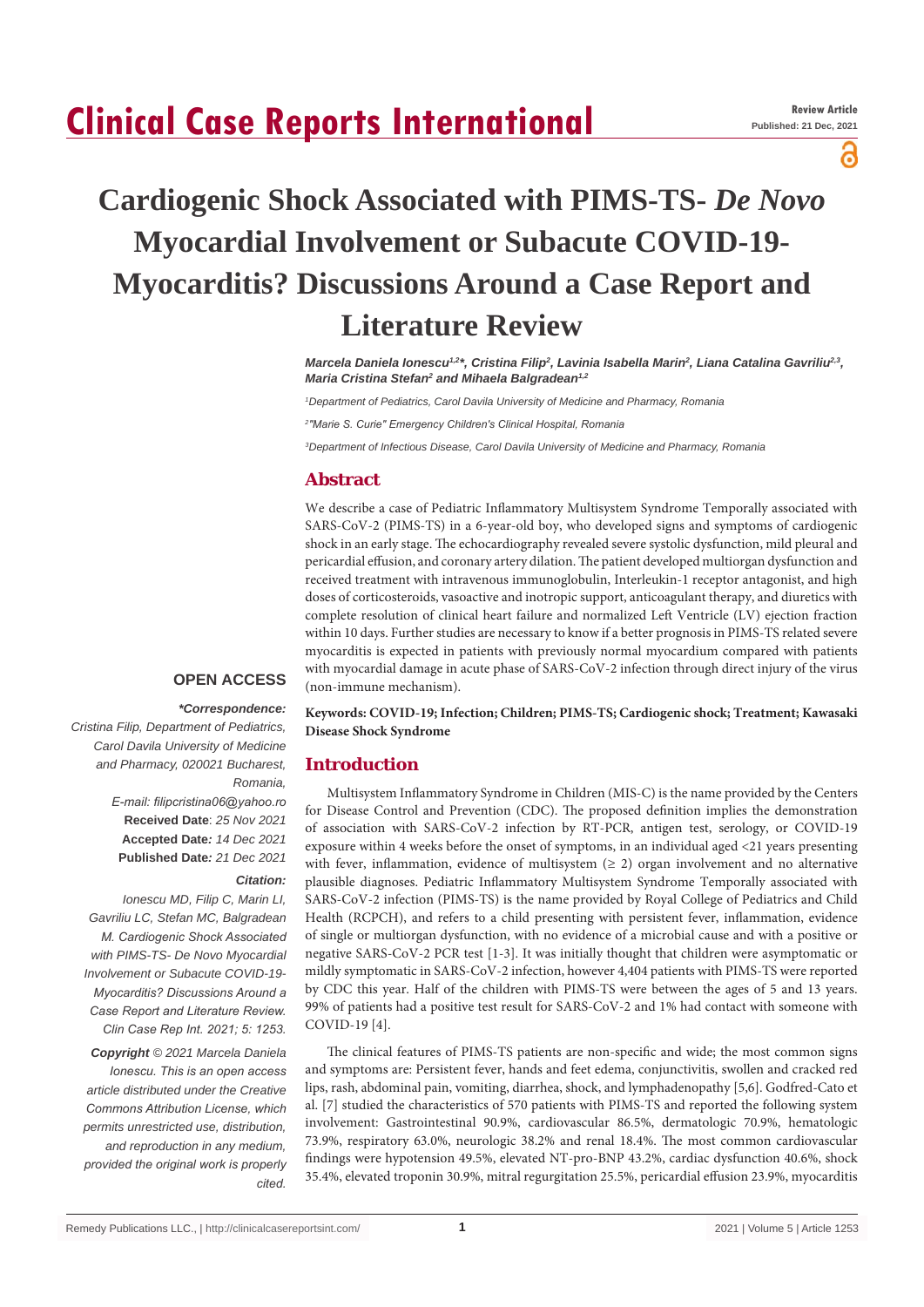| Table 1: Investigations at the time of admission. |  |
|---------------------------------------------------|--|
|---------------------------------------------------|--|

| <b>Parameter</b>                               | <b>Patient</b>  | <b>Reference values</b> |  |  |  |  |  |  |  |
|------------------------------------------------|-----------------|-------------------------|--|--|--|--|--|--|--|
| <b>Complete Blood Count (CBC)</b>              |                 |                         |  |  |  |  |  |  |  |
| White blood cells count-WBC $(x 10^3 \mu L)$   | 25.3            | 5.00-14.50              |  |  |  |  |  |  |  |
| Neutrophils-NEU ( $\times$ 10 <sup>3</sup> µL) | 22.83           | 1.50-8                  |  |  |  |  |  |  |  |
| Lymphocytes-LYM $(x 10^3 \mu L)$               | 1.95            | $1.50 - 7$              |  |  |  |  |  |  |  |
| Platelets-PLT (x 10 <sup>3</sup> /µL)          | 106             | 150.00-450.00           |  |  |  |  |  |  |  |
| Hemoglobin-HGB (g/dL)                          | 10              | 11.50-14.50             |  |  |  |  |  |  |  |
| Mean corpuscular volume-MCV (fL)               | 76.3            | 75-89                   |  |  |  |  |  |  |  |
| <b>Inflammatory markers</b>                    |                 |                         |  |  |  |  |  |  |  |
| C-Reactive Protein-CRP (mg/L)                  | 137.92          | 00.00-5.00              |  |  |  |  |  |  |  |
| Procalcitonin-PCT (ng/mL)                      | 1.92            | <0.05                   |  |  |  |  |  |  |  |
| Interleukin 6-IL-6 (pg/mL)                     | 40.36           | -7                      |  |  |  |  |  |  |  |
| Fibrinogen (mg/dL)                             | 364             | 140.00-360.00           |  |  |  |  |  |  |  |
| <b>Acid-Base balance</b>                       |                 |                         |  |  |  |  |  |  |  |
| рH                                             | 7.413           | 7.35-7.45               |  |  |  |  |  |  |  |
| PCO2 (mmHg)                                    | 47              | 32-48                   |  |  |  |  |  |  |  |
| HCO3 (mmol/L)                                  | 29.3            | 22-26                   |  |  |  |  |  |  |  |
| <b>Electrolytes</b>                            |                 |                         |  |  |  |  |  |  |  |
| Na (mmol/L)                                    | 136.6           | 138-144                 |  |  |  |  |  |  |  |
| K (mmol/L)                                     | 3.44            | 3.4-4.9                 |  |  |  |  |  |  |  |
| <b>Biochemistry</b>                            |                 |                         |  |  |  |  |  |  |  |
| tgo (u/l)                                      | 59              | 2.00-48.00              |  |  |  |  |  |  |  |
| TGP (U/L)                                      | 32              | 2.00-29.00              |  |  |  |  |  |  |  |
| Urea (mg/dL)                                   | 43              | $39$                    |  |  |  |  |  |  |  |
| Creatinine (mg/dL)                             | 0.9             | < 1.2                   |  |  |  |  |  |  |  |
| Total seric protein (g/dL)                     | 5.32            | $6.00 - 8.00$           |  |  |  |  |  |  |  |
| Albumin (g/dL)                                 | 2.81            | 3.80-5.40               |  |  |  |  |  |  |  |
| LDH (UI/L)                                     | 288             | 120.00-300.00           |  |  |  |  |  |  |  |
| CK (U/L)                                       | 26              | 7.00-149.00             |  |  |  |  |  |  |  |
| CK-MB (U/L)                                    | 23              | 7.00-25.00              |  |  |  |  |  |  |  |
| Troponin T (ng/L)                              | <40             | $<$ 40                  |  |  |  |  |  |  |  |
| NT-pro-BNP (pg/mL)                             | 48793           | < 125                   |  |  |  |  |  |  |  |
| APTT (sec)                                     | 28.2            | 24.00-37.00             |  |  |  |  |  |  |  |
| D-Dimer (µg/mL)                                | 7               | 0.00-0.50               |  |  |  |  |  |  |  |
| PT (sec)                                       | 13.1            | 11.30-15.60             |  |  |  |  |  |  |  |
| <b>INR</b>                                     | 0.96            | 0.84-1.20               |  |  |  |  |  |  |  |
| Ferritin (ng/mL)                               | 542.3           | 14-124                  |  |  |  |  |  |  |  |
| <b>Bacteriology</b>                            |                 |                         |  |  |  |  |  |  |  |
| <b>Blood culture</b>                           | Negative        |                         |  |  |  |  |  |  |  |
| Urine culture                                  | Negative        |                         |  |  |  |  |  |  |  |
| Stool culture                                  | Negative        |                         |  |  |  |  |  |  |  |
| Serology                                       |                 |                         |  |  |  |  |  |  |  |
| SARS-CoV-2 IgG                                 | <b>POSITIVE</b> |                         |  |  |  |  |  |  |  |
| RT-PCR SARS-CoV-2                              | Negative        |                         |  |  |  |  |  |  |  |

22.8%, coronary artery dilatation 18.6% and congestive heart failure 7% [7].

As a new described syndrome, first reported on April 7<sup>th</sup>, 2020 [1], PIMS-TS was initially considered Kawasaki Disease (KD)-like

syndrome due to persistent fever, rash, cervical lymphadenopathy, ocular and oral mucosal changes, peripheral extremity changes such as erythema of palms, edema of hands and feet, and elevated inflammatory markers. PIMS-TS are usually associated with an incomplete form of KD. The age of onset is mostly >5-year-old in PIMS-TS and <5-year-old in KD. Patients with Kawasaki disease and poor myocardial function may present with severe systolic dysfunction or shock, which defines Kawasaki Disease Shock Syndrome (KDSS), a potentially life-threatening condition [8].

Shock, as a cardiovascular complication and modality of onset may be present in more than one third of the children [9]. Shock accompanying PIMS-TS may be cardiogenic, distributive or both [10,11]. To increase the degree of recognition of the severe cardiovascular involvement, we selected a PIMS-TS case from the Department of Pediatrics of Marie Curie Children's Emergency Hospital, Bucharest, Romania.

#### **Case Presentation**

A six-year-old male child was admitted to our pediatric department by transfer from another hospital, where he was admitted with a five-day history of high fever (39°C to 40°C), headache, apathy, and gastrointestinal symptoms (diffuse abdominal pain and vomit). During the first 24 h, he became drowsy, developed edema of the hands and feet, and hypotension. Despite fluid resuscitation with normal saline and inotropic agents, the patient's blood pressure remained low at 63 mmHg/23 mmHg and he was transferred to our pediatric ward for further investigation and treatment. Previously, he was a healthy child with no past medical history. The family also revealed that a SARS-CoV-2 outbreak was present in the kindergarten two months ago. The COVID-19 exposure matches the peak incidence of SARS-CoV-2 third wave (middle March 2021) in Romania (Figure 1).

The physical examination on admission showed pale, dry skin, palpebral and palmoplantar edema, red and cracked lips, conjunctival erythema, cervical lymphadenopathy, decreased skin turgor, capillary refill time (CRT<3 sec), oliguria. He had tachypnea (respiratory rate =50 breaths per minute), dyspnea and orthopnea, chest retractions, diminished breath sounds in both lung bases, fine crackles, 92% Oxygen Saturation (SpO2) on room air. The cardiovascular assessment showed tachycardia, (heart rate =120 beats per minute), Blood Pressure (BP) 65/47 mmHg and muffled heart sounds. The liver edge was palpable 3 cm under the ribs. The child was drowsy, Glasgow Coma Scale (GCS=12). His weight on admission was 17.5 kg, which represented a 2-kilogram weight gain.

Laboratory findings at the time of admission are shown in Table 1. Electrocardiogram (ECG) in evolution showed ST-T changes- mild

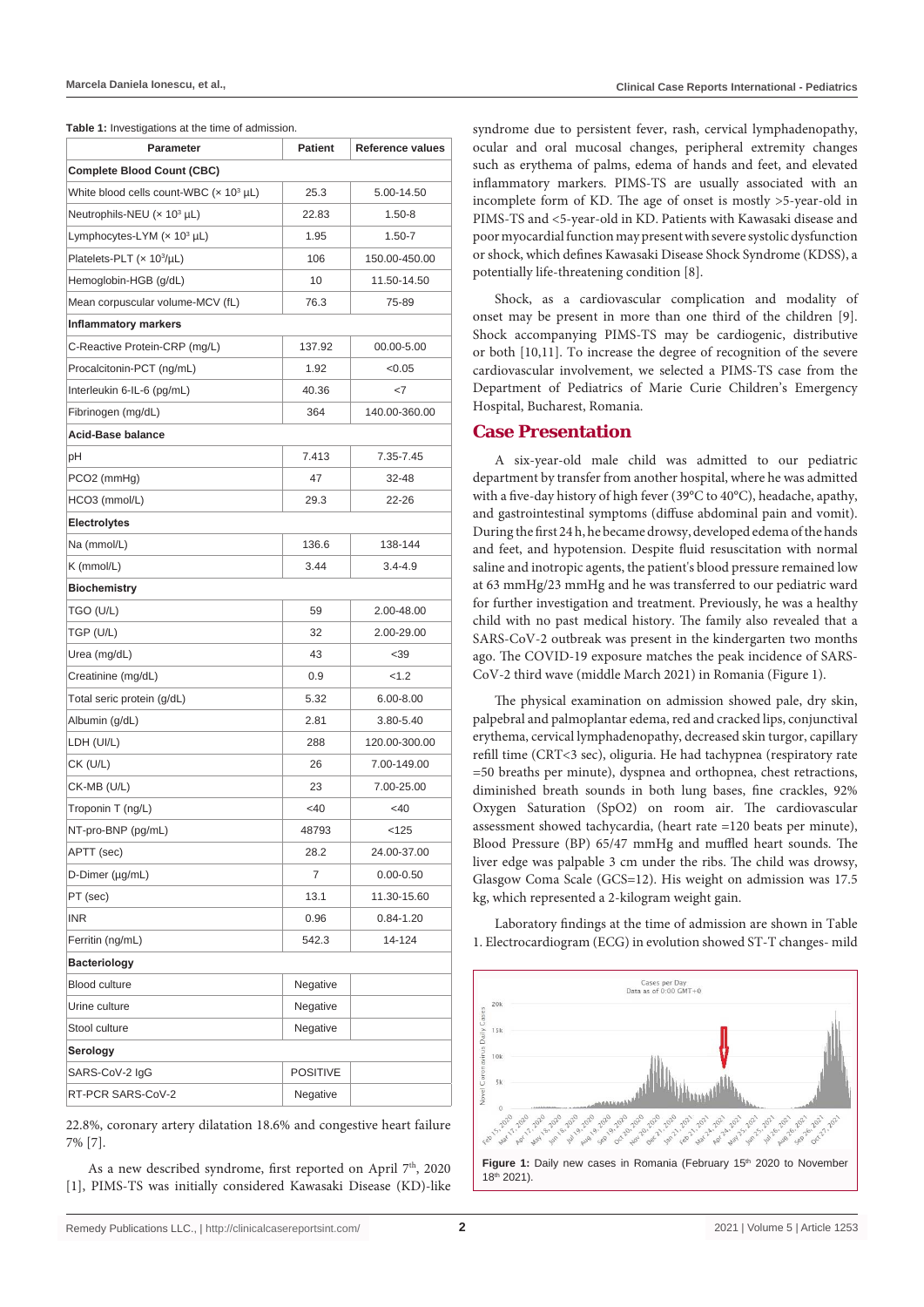





Figure 3: Coronary involvement (RCA and LCA Z score).

ST depression in V2-V4 and negative/biphasic T waves in V1-V5, aVL (Figure 2).

Considering the clinical presentation with cardiogenic shock, an echocardiography was performed in emergency and it revealed severe systolic LV dysfunction with diffuse ventricular hypokinesia (LV ejection fraction-25%), mild RV dysfunction, small pleural and pericardial effusion, mild coronary artery dilation (right coronary artery- RCA-Z score +2,05 and left coronary artery- LCA-Z score +2,2) (Figure 3, 4).

All the criteria for the definition of PIMS-TS according to RCPCH, CDC and WHO were fulfilled: Child's age <19 years, fever lasting for more than 3 days, mucocutaneous inflammation signs, gastrointestinal symptoms, hypotension, features of myocardial dysfunction (muffled heart sounds, elevated NT-pro-BNP, severe systolic dysfunction and coronary abnormalities), evidence of coagulopathy (increased D-dimers), elevated markers of inflammation, no obvious microbial cause for inflammation, positive serology for SARS-CoV-2 infection (Table 2).

The case was approached by a multidisciplinary team involving a pediatrician, an infectious disease specialist, a pediatric cardiologist, a radiologist, and an intensive care physician. It was considered PIMS-TS with cardiogenic shock, similar to KDSS.

It was treated with: Intravenous Immunoglobulin (IVIG) 500 mg/kg for 5 days, Interleukin-1 receptor antagonist 2 mg/kg for 7 days, high doses of corticosteroids (Methylprednisolone 4 mg/kg), antibiotic therapy (Meropenem in association with Vancomycin), oxygen therapy, anticoagulant (Enoxaparin 100 UI/kg/day), vasoactive and inotropic support, Adrenaline (initially dosage 0.1 µg/kg/min, then in decreasing dosage until minimum 0.02 µg/kg/ min) and Dopamine (10 µg/kg/min) for five days, subsequently, he received treatment with combined diuretic therapy, ACE - inhibitor and beta-blocker.

The clinical evolution following the treatment was favorable, with the improvement of general condition and the resolution of heart failure signs and symptoms. The cardiac ultrasound showed an increase of the left ventricular ejection fraction to 60% and normal aspect of the coronary arteries at 10 days from admission in our clinic.

CBC showed a normal number of leukocytes after 10 days of treatment. The inflammatory response slowly decreased with normalization of the values in 5 days (Figure 5).

The patient was discharged after 18 days of hospitalization and received treatment with Aspirin, Bisoprolol, Lisinopril, Spironolactone (cardiac remodeling). A cardiac ultrasound was performed a month later, showing normal heart function, allowing the gradually withdrawal of the treatment.

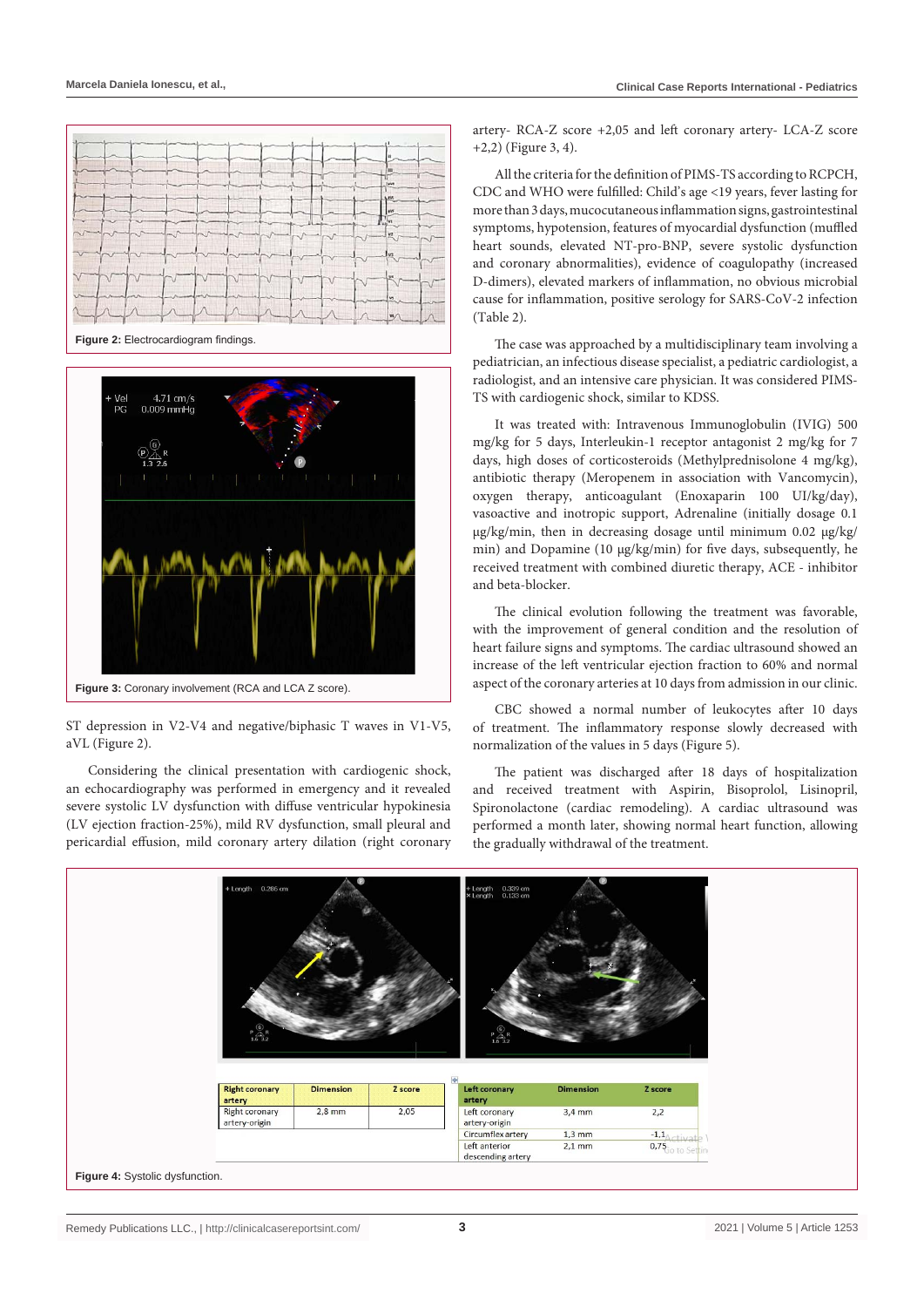|                                                                                                    |                                                                              |                                                                                                                          | Table 2: Case definition of PIMS-TS/MIS-C according to CDC [3], RCPCH [2], WHO [12]. |                                                       |                                                                                                                                                            |                           |                                                                                        |
|----------------------------------------------------------------------------------------------------|------------------------------------------------------------------------------|--------------------------------------------------------------------------------------------------------------------------|--------------------------------------------------------------------------------------|-------------------------------------------------------|------------------------------------------------------------------------------------------------------------------------------------------------------------|---------------------------|----------------------------------------------------------------------------------------|
| <b>Multisystem Inflammatory</b><br><b>Syndrome in Children</b><br>(MIS-C) CDC - Case<br>definition |                                                                              | Pediatric multisystem inflammatory<br>syndrome temporally associated with<br>COVID-19 (PIMS-TS) RCPCH-Case<br>definition | Multisystem Inflammatory Syndrome in Children<br>(MIS-C) WHO - Case definition       |                                                       | <b>Case presentation</b>                                                                                                                                   |                           |                                                                                        |
|                                                                                                    | Age <21 years                                                                |                                                                                                                          |                                                                                      |                                                       | Age 0-19 years                                                                                                                                             |                           | Age                                                                                    |
|                                                                                                    | Fever > 38.0 $^{\circ}$ C for $\geq$ 24 hours                                |                                                                                                                          | Persistent fever >38.5°C                                                             |                                                       | Fever $\geq$ 3 Days                                                                                                                                        |                           | Fever                                                                                  |
|                                                                                                    |                                                                              |                                                                                                                          |                                                                                      | <b>Inflammation</b>                                   |                                                                                                                                                            |                           |                                                                                        |
| $\bullet$                                                                                          | CRP, ESR,<br>Procalcitonin                                                   | 1.                                                                                                                       | Neutrophilia                                                                         | 1.                                                    | <b>ESR</b>                                                                                                                                                 | $\bullet$                 | CRP                                                                                    |
| $\bullet$                                                                                          | Fibrinogen                                                                   | 2.                                                                                                                       | <b>Elevated CRP</b>                                                                  | 2.                                                    | <b>CRP</b>                                                                                                                                                 | $\bullet$                 | Procalcitonin                                                                          |
| $\bullet$                                                                                          | D-dimer                                                                      | 3.                                                                                                                       | Lymphopenia                                                                          | 3.                                                    | Procalcitonin                                                                                                                                              | $\bullet$                 | Fibrinogen                                                                             |
| $\bullet$                                                                                          | Ferritin                                                                     |                                                                                                                          |                                                                                      |                                                       |                                                                                                                                                            | $\bullet$                 | D-dimer                                                                                |
| $\bullet$                                                                                          | LDH                                                                          |                                                                                                                          |                                                                                      |                                                       |                                                                                                                                                            | $\bullet$                 | Ferritin                                                                               |
| $\bullet$                                                                                          | IL-6 level                                                                   |                                                                                                                          |                                                                                      |                                                       |                                                                                                                                                            | $\bullet$                 | IL-6 level                                                                             |
| $\bullet$                                                                                          | Neutrophilia                                                                 |                                                                                                                          |                                                                                      |                                                       |                                                                                                                                                            | $\bullet$                 | Neutrophilia                                                                           |
| $\bullet$                                                                                          | Lymphocytopenia                                                              |                                                                                                                          |                                                                                      |                                                       |                                                                                                                                                            | $\bullet$                 | Hypoalbuminemia                                                                        |
| $\bullet$                                                                                          | Hypoalbuminemia                                                              |                                                                                                                          |                                                                                      |                                                       |                                                                                                                                                            |                           |                                                                                        |
|                                                                                                    | Multisystem (>2) organ                                                       |                                                                                                                          | Evidence of single or multi-organ                                                    |                                                       | At least 2 of the following:                                                                                                                               |                           | Multisystem organ                                                                      |
| $\bullet$                                                                                          | involvement<br>Cardiac                                                       | 1.                                                                                                                       | dysfunction<br>Shock                                                                 | 1.                                                    | Rash, bilateral non-purulent conjunctivitis<br>or mucocutaneous inflammation signs (oral,<br>hands or feet).                                               | Cardiac:                  | involvement                                                                            |
| $\bullet$                                                                                          | Renal                                                                        | 2.                                                                                                                       | Cardiac                                                                              | 2.                                                    | Hypotension or shock                                                                                                                                       | $\bullet$                 | Hypotension                                                                            |
| $\bullet$                                                                                          | Respiratory                                                                  | 3.                                                                                                                       | Respiratory                                                                          | 3.                                                    | Features of myocardial dysfunction,<br>pericarditis, valvulitis, or coronary<br>abnormalities (including ECHO findings or<br>elevated Troponin/NT-pro-BNP) | $\bullet$                 | Systolic dysfunction                                                                   |
| $\bullet$                                                                                          | Hematologic                                                                  | 4.                                                                                                                       | Renal                                                                                | 4.                                                    | Evidence of coagulopathy (PT, PTT,<br>elevated D-Dimers)                                                                                                   | $\bullet$                 | Cardiogenic shock                                                                      |
| $\bullet$                                                                                          | Dermatologic                                                                 | 5.                                                                                                                       | Gastrointestinal                                                                     | 5.                                                    | Acute gastrointestinal symptoms                                                                                                                            | $\bullet$                 | Pericardial effusion                                                                   |
| $\bullet$                                                                                          | Neurological                                                                 | 6.                                                                                                                       | Neurological disorder                                                                |                                                       |                                                                                                                                                            | $\bullet$                 | Coronary artery<br>dilation                                                            |
|                                                                                                    |                                                                              |                                                                                                                          |                                                                                      |                                                       |                                                                                                                                                            | Hematologic/Coagulopathy: |                                                                                        |
|                                                                                                    |                                                                              |                                                                                                                          |                                                                                      |                                                       |                                                                                                                                                            | $\bullet$                 | <b>Elevated D-dimer</b>                                                                |
|                                                                                                    |                                                                              |                                                                                                                          |                                                                                      |                                                       |                                                                                                                                                            | Gastrointestinal:         |                                                                                        |
|                                                                                                    |                                                                              |                                                                                                                          |                                                                                      |                                                       |                                                                                                                                                            | $\bullet$                 | Acute gastrointestinal<br>symptoms                                                     |
|                                                                                                    |                                                                              |                                                                                                                          |                                                                                      | Dermatologic:                                         |                                                                                                                                                            |                           |                                                                                        |
|                                                                                                    |                                                                              |                                                                                                                          |                                                                                      |                                                       |                                                                                                                                                            | $\overline{\bullet}$      | Palpebral and<br>palmoplantar edema,<br>red and cracked lips,<br>Conjunctival erythema |
|                                                                                                    | <b>AND</b>                                                                   |                                                                                                                          | <b>AND</b>                                                                           |                                                       | <b>AND</b>                                                                                                                                                 |                           |                                                                                        |
|                                                                                                    | No alternative plausible<br>diagnoses                                        |                                                                                                                          | Exclusion of any other microbial cause                                               | No other obvious microbial cause                      |                                                                                                                                                            |                           | No other microbial cause                                                               |
|                                                                                                    | <b>AND</b>                                                                   |                                                                                                                          | <b>AND</b>                                                                           |                                                       | AND                                                                                                                                                        |                           |                                                                                        |
| $\bullet$                                                                                          | Positive SARS-<br>CoV-2 infection by<br>RT-PCR,                              | or negative                                                                                                              | SARS-CoV-2 PCR testing may be positive                                               | $\bullet$<br>Positive SARS-CoV-2 infection by RT-PCR, |                                                                                                                                                            |                           | Positive SARS-CoV-2 serology                                                           |
| $\bullet$                                                                                          | Serology                                                                     |                                                                                                                          |                                                                                      | $\bullet$                                             | Serology                                                                                                                                                   |                           |                                                                                        |
| $\bullet$                                                                                          | Antigen test                                                                 |                                                                                                                          |                                                                                      | $\bullet$                                             | Antigen test                                                                                                                                               |                           |                                                                                        |
| $\bullet$                                                                                          | COVID-19 exposure<br>within the 4 weeks<br>prior to the onset of<br>symptoms |                                                                                                                          |                                                                                      | $\bullet$                                             | COVID-19 exposure within the 4 weeks prior<br>to the onset of symptoms                                                                                     |                           |                                                                                        |

# **Discussion**

On April 7<sup>th</sup>, 2020, the first PIMS case report was published [13], and since then several case reports or case series outlined the importance of PIMS as a life-threatening condition. There are three types of syndromes described as clinical phenotypes that can occur at the onset of PIMS: 1) Fever with hyperinflammation, 2) Kawasaki disease-like features, and 3) Shock [14]. PIMS-related shock is a frequent clinical presentation described either as vasoplegic (warm) shock unresponsive to fluid resuscitation [15], cardiogenic, or a combination of them [9]. Cardiogenic shock is an acute state with low cardiac output which furthermore leads to hypoperfusion and tissue hypoxia [16]. The pathophysiology of PIMS related cardiogenic shock is not fully understood. In the symptomatic phase, three main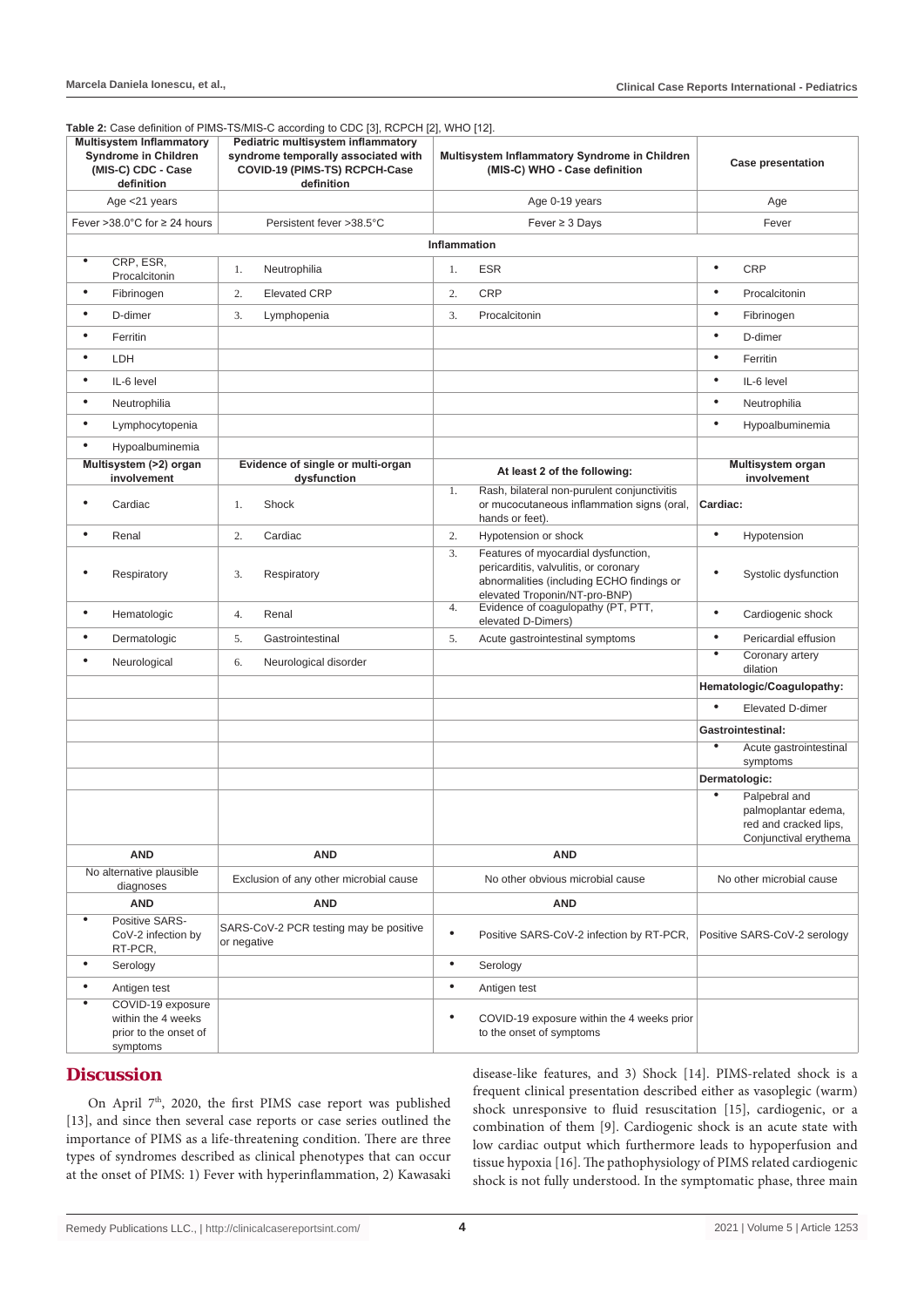

immune mechanisms have an impact on cardiovascular involvement: the appearance of a cytokine storm, activation of immune cells (including neutrophils), and deposits of immune complexes. The cytokine storm is mainly responsible for vasoplegia while IL6, CRP and activation of neutrophils lead to myocardial injury [17]. A similar condition to PIMS related shock state is Kawasaki disease - shock syndrome, first described by Kanegaye et al. [8]. However, Kawasaki disease was first described in the 1960s [18] so during the five decades since it was reported, its pathogeny was better studied. Because of clinical similarities between PIMS and Kawasaki disease, it has been assumed that PIMS might be an immune complex-induced vasculitis and there might be several common pathways between Kawasaki disease and PIMS [19].

Myocarditis (described in several degrees, usually subclinical/ mild) is a constant finding in almost all patients at the onset of Kawasaki disease, before the appearance of coronary aneurysms. Several studies reveal myocardial inflammation at the microscopic examination as part of postmortem examination [20], on endomyocardial biopsy [21], or cardiac MRI. Moreover, Printz et al. [22] indicate an association between the level of systemic inflammatory status in Kawasaki disease and the left ventricle ejection fraction.

The endomyocardial biopsy cannot be routinely practiced, being

an invasive procedure. Due to lack of consensus for the diagnosis of myocarditis, we defined myocarditis based on the criteria mentioned by Dasgupta et al. [23]: Elevated cardiac enzymes, ST segment elevation or depression on ECG, regional/global wall motion abnormalities with impaired LV function on echocardiography.

NT-pro-BNP is a polypeptide produced in atrial and left ventricle myocardiocytes when they are prone to mechanical stretch [24]. Therefore, NT-pro-BNP is a well-known biomarker for heart failure.

We hypothesize 2 possible theories. Firstly, myocarditis might have been initiated due to SARS-CoV-2 infection. It overlaps the 3<sup>rd</sup> wave of the SARS-CoV-2 outbreak in Romania and the child was asymptomatic. Several studies indicate that subclinical myocarditis can occur in pediatric patients during viral infections [25,26]. Symptoms of heart failure appeared after a 1.5 month delay from the initial infection. Therefore, an underlying mild degree of myocardial edema might persist after the initial SARS-CoV-2 infection. It might have been in resolution (activation of myocardial fibroblasts) if PIMS-TS would not have occurred. Due to PIMS-TS, a huge amount of vasoactive cytokines were released, leading to vasoplegic shock and increasing the level of myocardial edema which might explain the pathophysiology of cardiogenic shock in this patient. Troponin level was in the normal range at the moment of admission in contrast to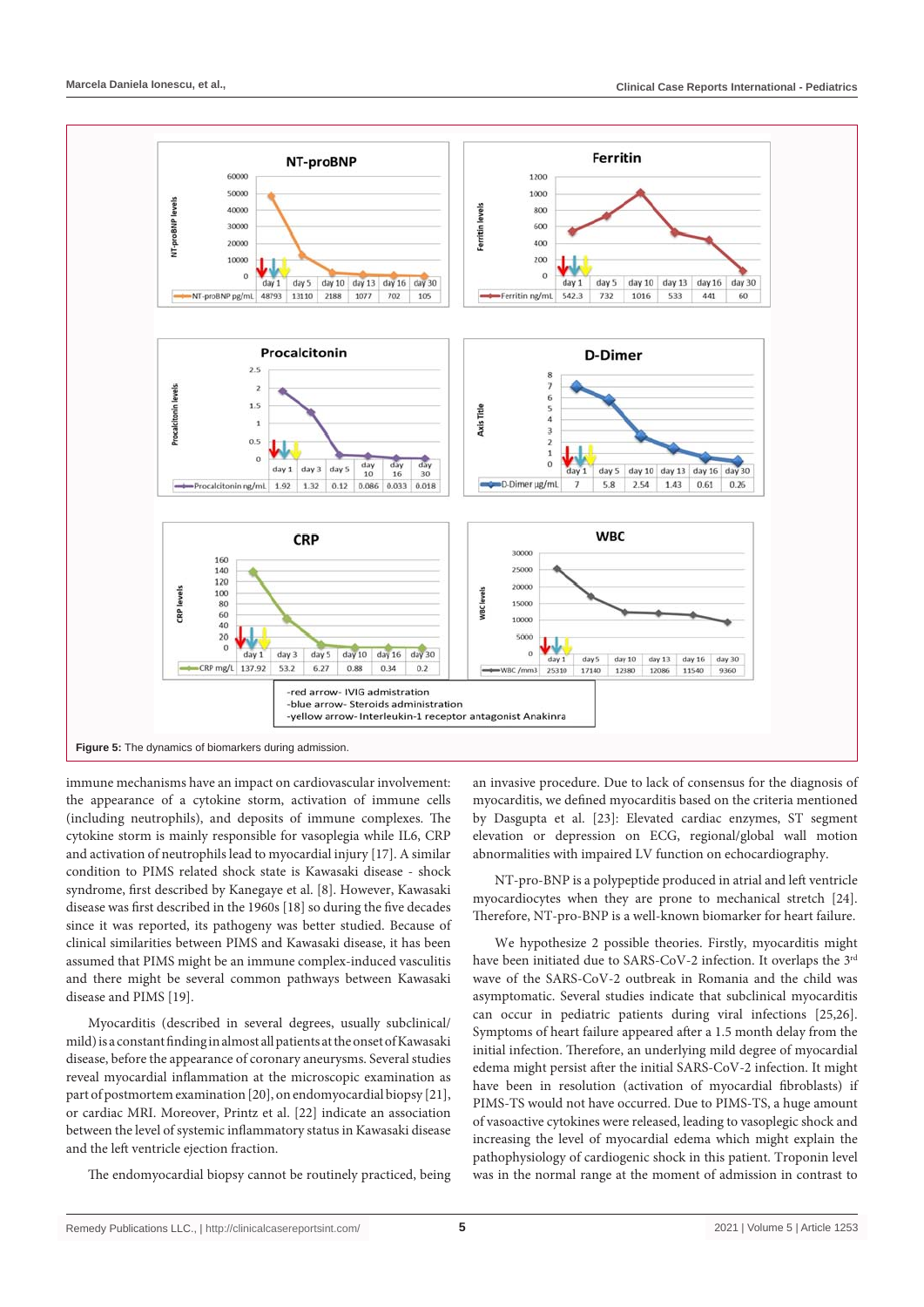a marked elevated level of NT-pro-BNP. Due to these two processes that overlapped (subclinical myocarditis and the cytokine storm which increased the level of interstitial edema of the heart) the myocardiocytes were increasingly stretched but not injured, leading to extremely high levels of NT-pro-BNP while the levels of troponin were at the upper limit of normal range values.

The second hypothesis refers to a newly developed PIMS-TS intramyocardial edema in a patient without myocardial damage during the acute phase of SARS-CoV-2 infection [27,28]. Like we mentioned before, three main mechanisms are involved in PIMS-TS development, according to which pathway is more prominent, so it can clinically present as fulminant myocarditis (mostly described in adults), acute heart failure, or mild/moderate myocardial enzyme elevation [29]. Acute heart failure manifestation is linked with the over stimulating vasoactive cytokine pathway which furthermore leads to vasoplegic shock. Myocardial cell injury might have happened if the 2<sup>nd</sup> pathway would have been more prominent (activation of immune cells, neutrophils included) together with increased levels of IL6 and CRP. In this case, the levels of IL6 are CRP were mildly elevated, not leading to an acute muscular cardiac destruction. Once newly developed intramyocardial edema and distributive shock can lead to low LV ejection fraction and clinical manifestation of shock. So we admit that the shock in our case had two components: Cardiogenic and vasoplegic.

The cardiogenic shock had a favorable outcome in our case using 2 inotropic agents Adrenaline (initially dosage 0.1 µg/kg/ min,) and Dopamine (10 µg/kg/min) for five days, then only Dopamine for another five days alongside with cardiac remodeling medication: Angiotensin-Converting Enzyme Inhibitor (Lisinopril), Spironolactone, Furosemide and Bisoprolol [27]. Clinical condition progressively improved, with resolution of pulmonary stasis, good cerebral perfusion and normalized blood pressure values within 7 days, with no mechanical circulatory support required. This clinical presentation matches the information reported by several authors [17,28,29], in which patients with PIMS-TS- cardiogenic shock had a favorable outcome primarily due to immune-mediated damage rather than myocardial injury post SARS-CoV-2 replication. The full recovery in such a short time (with normalized cardiac function by echocardiography in 10 days) using corticosteroids, IVIG, IL-1 receptor antagonist and supportive cardiac medication could be an argument for our second hypothesis consisting with PIMS-TS related myocarditis on previously normal myocardium. In conclusion, this case presents a different clinical onset compared with other Covid-19 related infections [30] or PIMS-TS cases [31] in Romanian pediatric population.

#### **Conclusion**

PIMS-TS is a new described pediatric syndrome which can present as several clinical phenotypes, and some of them can be lifethreatening. Cardiogenic shock related to PIMS-TS (with underlying immune myocarditis) is an often clinical presentation with favorable outcome if specific treatment against cytokine storm and supportive cardiac medication are promptly administered. Further studies are necessary to know if a better prognosis in PIMS-TS related severe myocarditis is expected in patients with previously normal myocardium compared with patients with myocardial damage in acute phase of SARS-CoV-2 infection through direct injury of the virus (non-immune mechanism).

### **References**

- 1. Europea[n Centre for Disease Prevention and Control. Paediatric](https://www.ecdc.europa.eu/sites/default/files/documents/covid-19-risk-assessment-paediatric-inflammatory-multisystem-syndrome-15-May-2020.pdf)  [inflammatory multisystem syndrome and SARS-CoV-2 infection in](https://www.ecdc.europa.eu/sites/default/files/documents/covid-19-risk-assessment-paediatric-inflammatory-multisystem-syndrome-15-May-2020.pdf)  [children. 2020.](https://www.ecdc.europa.eu/sites/default/files/documents/covid-19-risk-assessment-paediatric-inflammatory-multisystem-syndrome-15-May-2020.pdf)
- 2. [Royal College of Paediatrics and Child Health Guidance: Paediatric](https://www.rcpch.ac.uk/sites/default/files/2020-05/COVID-19-Paediatric-multisystem- inflammatory syndrome-20200501.pdf)  [multisystem inflammatory syndrome temporally associated with](https://www.rcpch.ac.uk/sites/default/files/2020-05/COVID-19-Paediatric-multisystem- inflammatory syndrome-20200501.pdf)  [COVID-19. RCPCH. 2020.](https://www.rcpch.ac.uk/sites/default/files/2020-05/COVID-19-Paediatric-multisystem- inflammatory syndrome-20200501.pdf)
- 3. [Multisystem Inflammatory Syndrome in Children \(MIS-C\) associated](https://emergency.cdc.gov/han/2020/han00432.asp)  [with Coronavirus Disease 2019 \(COVID-19\). Emergency Preparedness](https://emergency.cdc.gov/han/2020/han00432.asp)  [and Response. 2020.](https://emergency.cdc.gov/han/2020/han00432.asp)
- 4. [Health department-reported cases of Multisystem Inflammatory](https://covid.cdc.gov/covid-data-tracker/#mis-national-surveillance)  [Syndrome in Children \(MIS-C\) in the United States. 2021.](https://covid.cdc.gov/covid-data-tracker/#mis-national-surveillance)
- 5. [Schvartz A, Belot A, Kone-Paut I. Pediatric inflammatory multisystem](https://pubmed.ncbi.nlm.nih.gov/33344389/)  [syndrome and rheumatic diseases during SARS-CoV-2 pandemic. Front](https://pubmed.ncbi.nlm.nih.gov/33344389/)  [pediatr. 2020;8:605807.](https://pubmed.ncbi.nlm.nih.gov/33344389/)
- 6. [Nathan N, Prevost B, Sileo C, Richard N, Berdah L, Thouvenin G, et al.](https://pubmed.ncbi.nlm.nih.gov/32932612/)  [The Wide spectrum of COVID-19 clinical presentation in children. J Clin](https://pubmed.ncbi.nlm.nih.gov/32932612/)  [Med. 2020;9\(9\):2950.](https://pubmed.ncbi.nlm.nih.gov/32932612/)
- 7. [Godfred-Cato S, Bryant B, Leung J, Oster EM, Conklin L, Abrams J, et al.](https://pubmed.ncbi.nlm.nih.gov/32790663/)  [COVID-19-associated multisystem inflammatory syndrome in children](https://pubmed.ncbi.nlm.nih.gov/32790663/)  [- United States, March-July 2020. MMWR Morb Mortal Wkly Rep.](https://pubmed.ncbi.nlm.nih.gov/32790663/)  [2020;69\(32\):1074-80.](https://pubmed.ncbi.nlm.nih.gov/32790663/)
- 8. [Kanegaye JT, Wilder MS, Molkara D, Frazer JR, Pancheri J, Tremoulet](https://pubmed.ncbi.nlm.nih.gov/19403470/)  [AH, et al. Recognition of a Kawasaki disease shock syndrome. Pediatrics.](https://pubmed.ncbi.nlm.nih.gov/19403470/)  [2009;123\(5\):e783-9.](https://pubmed.ncbi.nlm.nih.gov/19403470/)
- 9. [Alsaied T, Tremoulet AH, Burns JC, Saidi A, Dionne A, Lang AM, et al.](https://pubmed.ncbi.nlm.nih.gov/33166178/)  [Review of cardiac involvement in multisystem inflammatory syndrome in](https://pubmed.ncbi.nlm.nih.gov/33166178/)  [children. Circulation. 2021;143\(1\):78-88.](https://pubmed.ncbi.nlm.nih.gov/33166178/)
- 10. [Valverde I, Singh Y, Sanchez-de-Toledo J, Theocharis P, Chikermane A, Di](https://pubmed.ncbi.nlm.nih.gov/33166189/)  [Filippo S, et al. Acute cardiovascular manifestations in 286 children with](https://pubmed.ncbi.nlm.nih.gov/33166189/)  [multisystem inflammatory syndrome associated with COVID-19 infection](https://pubmed.ncbi.nlm.nih.gov/33166189/)  [in Europe. Circulation. 2021;143\(1\):21-32.](https://pubmed.ncbi.nlm.nih.gov/33166189/)
- 11. [Singh-Grewal D, Lucas R, McCarthy K, Cheng AC, Wood N, Ostring G,](https://pubmed.ncbi.nlm.nih.gov/32735721/)  [et al. Update on the COVID-19-associated inflammatory syndrome in](https://pubmed.ncbi.nlm.nih.gov/32735721/)  [children and adolescents; paediatric inflammatory multisystem syndrome](https://pubmed.ncbi.nlm.nih.gov/32735721/)[temporally associated with SARS-CoV-2. J Paediatr Child Health.](https://pubmed.ncbi.nlm.nih.gov/32735721/)  [2020;56\(8\):1173-7.](https://pubmed.ncbi.nlm.nih.gov/32735721/)
- 12. [World Health Organization. Multisystem inflammatory syndrome in](https://www.who.int/news-room/commentaries/detail/multisystem-inflammatory-syndrome-in-children-and-adolescents-with-covid-19)  [children and adolescents temporally related to COVID-19. 2020.](https://www.who.int/news-room/commentaries/detail/multisystem-inflammatory-syndrome-in-children-and-adolescents-with-covid-19)
- 13. [Jones VG, Mills M, Suarez D, Hogan CA, Yeh D, Bradley Segal J, et al.](https://pubmed.ncbi.nlm.nih.gov/32265235/)  [COVID-19 and Kawasaki disease: Novel virus and novel case. Hosp](https://pubmed.ncbi.nlm.nih.gov/32265235/)  [Pediatr. 2020;10\(6\):537-40.](https://pubmed.ncbi.nlm.nih.gov/32265235/)
- 14. [Berard RA, Tam H, Scuccimarri R, Haddad E, Morin MP, Chan KJ, et al.](https://cps.ca/en/documents/position/pims)  [Paediatric inflammatory multisystem syndrome temporally associated](https://cps.ca/en/documents/position/pims)  [with COVID-19 \(spring 2021 update\). Canadian Paediatric Society. 2021.](https://cps.ca/en/documents/position/pims)
- 15. [Riphagen S, Gomez X, Gonzalez-Martinez C, Wilkinson N, Theocharis](https://pubmed.ncbi.nlm.nih.gov/32386565/)  [P. Hyperinflammatory shock in children during COVID-19 pandemic.](https://pubmed.ncbi.nlm.nih.gov/32386565/)  [Lancet. 2020;395\(10237\):1607-8.](https://pubmed.ncbi.nlm.nih.gov/32386565/)
- 16. [Bronicki RA, Price J. Cardiogenic shock. In: Kline MW, editor. Rudolph's](https://accesspediatrics.mhmedical.com/content.aspx?bookid=2126§ionid=166914620)  [Pediatrics. 23rd Ed. McGraw Hill; 2018.](https://accesspediatrics.mhmedical.com/content.aspx?bookid=2126§ionid=166914620)
- 17. [Malviya A, Mishra A. Childhood multisystem inflammatory syndrome: An](https://pubmed.ncbi.nlm.nih.gov/33437929/)  [emerging disease with prominent cardiovascular involvement-a scoping](https://pubmed.ncbi.nlm.nih.gov/33437929/)  [review. SN Compr Clin Med. 2021;1-12.](https://pubmed.ncbi.nlm.nih.gov/33437929/)
- 18. [Kawasaki T. \[Acute febrile mucocutaneous syndrome with lymphoid](https://pubmed.ncbi.nlm.nih.gov/6062087/)  [involvement with specific desquamation of the fingers and toes in](https://pubmed.ncbi.nlm.nih.gov/6062087/)  [children\]. Arerugi. 1967;16:178-222.](https://pubmed.ncbi.nlm.nih.gov/6062087/)
- 19. [Menikou S, Langford PR, Levin M. Kawasaki disease: The role of immune](https://pubmed.ncbi.nlm.nih.gov/31263461/)  [complexes revisited. Front Immunol. 2019;10:1156.](https://pubmed.ncbi.nlm.nih.gov/31263461/)